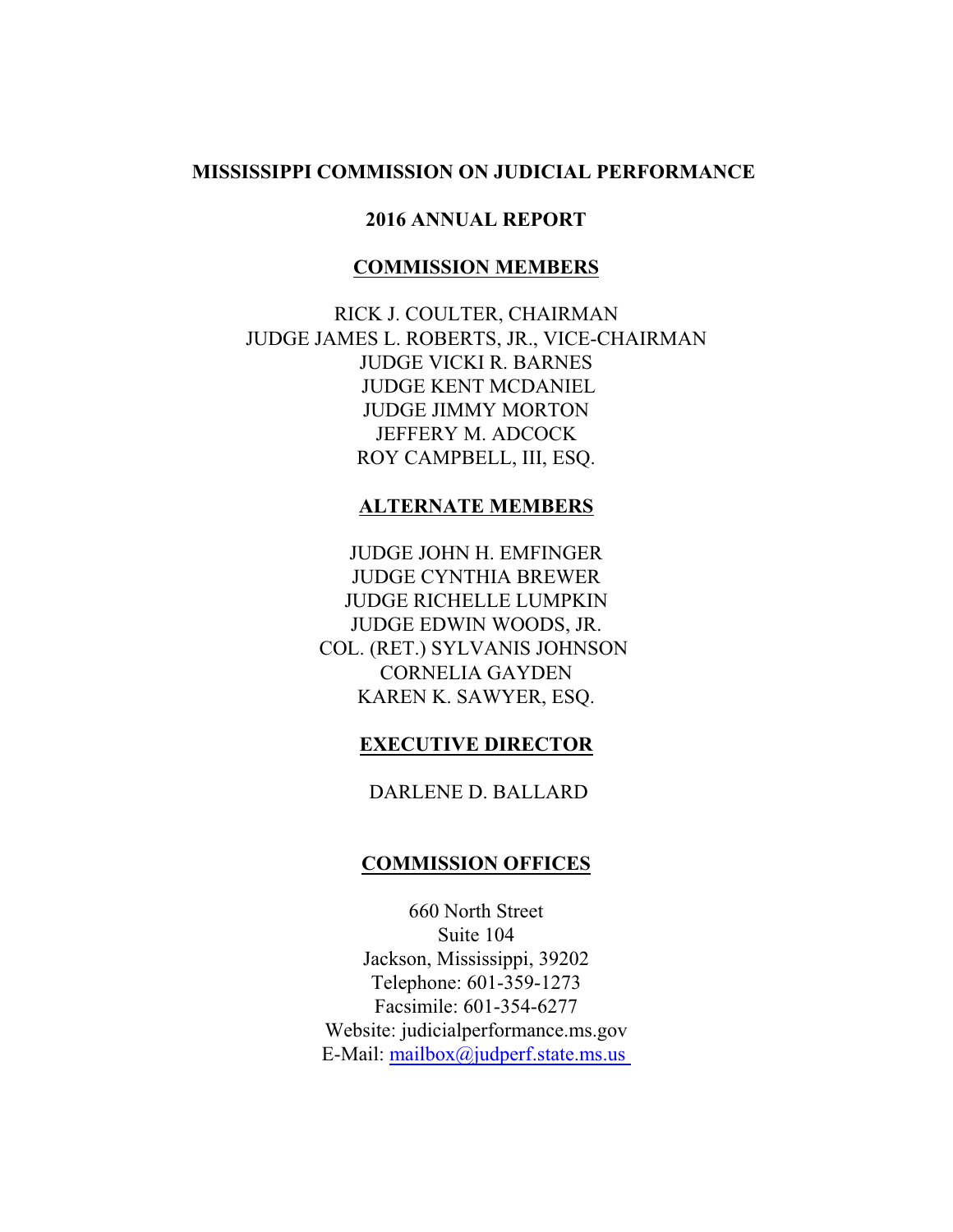### *OUR MISSION*

The Mississippi Commission on Judicial Performance was created in 1979 by the Mississippi Legislature and the voters of the State of Mississippi by constitutional amendment. The Commission enforces standards of judicial conduct, inquires into judicial disability and conduct, protects the public from judicial misconduct and disabled judges, and protects the judiciary from unfounded allegations. Our purpose is to be rehabilitative and educational as well as disciplinary.

# *SUMMARY OF COMPLAINTS*

In calendar year 2016, the Commission received 274 new complaints against Mississippi judges. During that same period, formal proceedings were initiated on 5 complaints. 74 of the complaints filed in 2015 required investigations. Also, as in years past, several hundred additional calls and inquiries were received by the staff concerning the judicial system, interpretation of the Code of Judicial Conduct, how to file a complaint and the status of complaints filed. The Commission employs a staff of five including an Executive Director, 2 staff attorneys, an investigator and an office manager.

|                  |       | <b>SOURCE OF COMPLAINTS</b> |                |      |      |
|------------------|-------|-----------------------------|----------------|------|------|
|                  | 1980- |                             |                |      |      |
|                  | 2012  | 2013                        | 2014           | 2015 | 2016 |
| Litigants        | 6254  | 195                         | 327            | 249  | 214  |
| Citizens         | 876   | 36                          | 47             |      | 17   |
| Attorneys        | 309   | 11                          | 6              | 12   |      |
| Law Enforcement  | 192   | 6                           |                | 4    |      |
| <b>MCJP</b>      | 149   |                             |                |      |      |
| Public Officials | 127   | 3                           |                |      |      |
| Judges           | 36    |                             |                |      |      |
| Other            | 17    | $\overline{0}$              | $\overline{2}$ |      | 26   |
| Total            | 7960  | 253                         | 394            | 276  | 274  |

#### *TYPES OF JUDGES RECEIVING COMPLAINTS*

|                      | 1980-<br>2012 | 2013 | 2014 | 2015 | 2016 |
|----------------------|---------------|------|------|------|------|
| Justice Court Judges | 3311          | 91   | 97   | 75   | 80   |
| Circuit Court Judges | 1607          | 59   | 106  | 76   | 62   |
| Chancellors          | 1478          | 47   | 97   | 51   | 42   |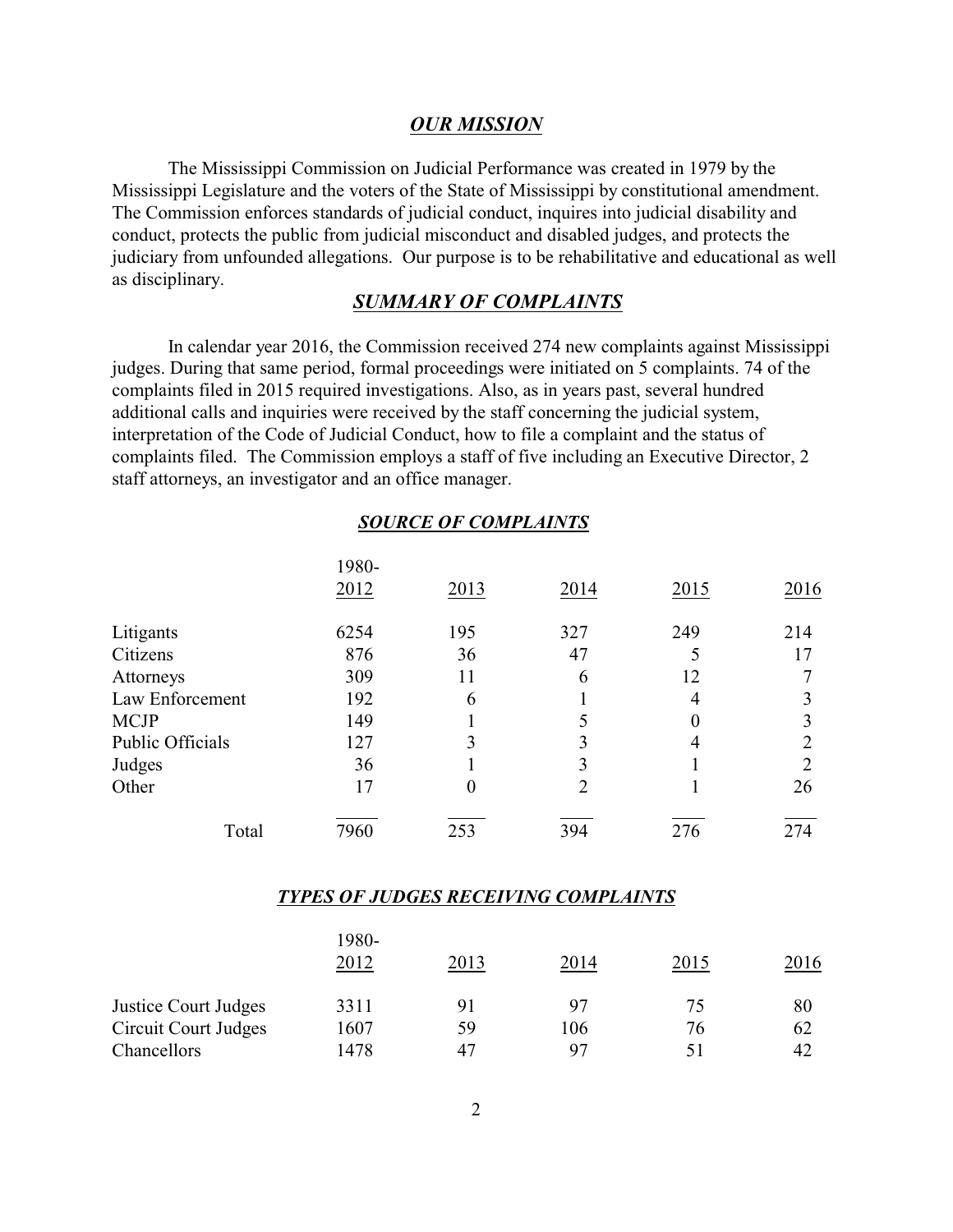| <b>Municipal Court Judges</b> | 781  | 29 | 39  | 28  | 36  |
|-------------------------------|------|----|-----|-----|-----|
| <b>County Court Judges</b>    | 391  |    | 30  |     | 18  |
| <b>Supreme Court Judges</b>   | 198  |    |     |     |     |
| Court of Appeals              | 21   |    |     |     |     |
| Administrative Judges         |      |    |     |     |     |
| <b>Family Masters</b>         | 25   |    |     |     |     |
| Senior Status/Spec. Judge     | 23   |    |     |     |     |
| Youth Court Judge/Referee     | 62   |    |     |     |     |
| <b>Workers Compensation</b>   | 16   |    |     |     |     |
| Other                         | 40   |    |     |     |     |
| Total                         | 7960 |    | 394 | 276 | 274 |

# *DISPOSITION OF COMPLAINTS RECEIVED BY COMMISSION*

|                                   | 1980-    |      |      |      |      |
|-----------------------------------|----------|------|------|------|------|
|                                   | 2012     | 2013 | 2014 | 2015 | 2016 |
| Matter of Appellate Review        | 2914     | 82   | 140  | 53   | 76   |
| Unfounded /Without Merit          | 3622     | 142  | 214  | 188  | 157  |
| Lack of Jurisdiction              | 76       |      |      |      |      |
| Cautionary Letter                 | 531      | 14   | 18   |      | 12   |
| <b>Formal Complaint Dismissed</b> | 63       |      |      |      |      |
| Memo of Understanding             | 87       |      |      |      |      |
| Private Admonishment              | 178      |      |      |      |      |
| <b>Public Sanction</b>            | 350      |      |      |      |      |
| Judge Resigned/Retired            | 64       |      |      |      |      |
| <b>Inactive Status</b>            | 36       |      |      |      |      |
| Removed from Office               | 39       |      |      |      |      |
| Pending at Supreme Court          | $\theta$ |      |      |      |      |
| Pending at Commission             | $_{0}$   |      |      | 15   | 14   |
| Total                             | 7960     | 253  | 394  | 276  | 274  |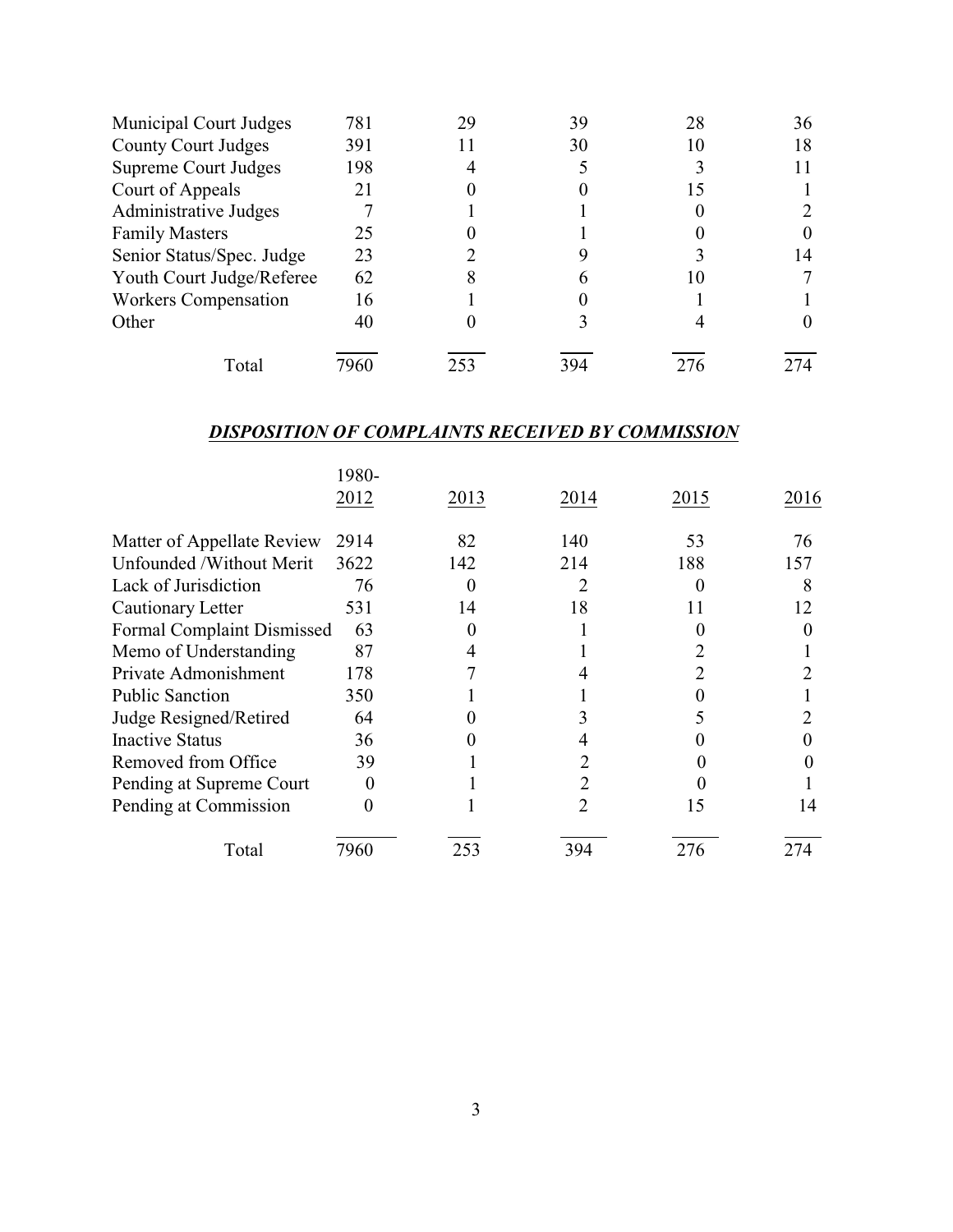### *DISCIPLINARY RECOMMENDATIONS*

In 2016, the Commission received 274 complaints and dismissed 200 at the initial stage as shown above. In addition to disciplinary action, the Commission is charged with educating and rehabilitating judges and in accordance with that mission issued 12 cautionary letters and entered into one Memorandum of Understanding. The Commission has 14 cases currently pending before the Commission all of which are either new complaints, complaints currently under investigation, or formal complaints awaiting hearings.

Also during 2016, the Commission filed four (4) recommendations for discipline with the Mississippi Supreme Court. These cases are now matters of public record and are reported here without violating the constitutional requirement of confidentiality.

### *(1) Sup Ct. No. 2016-JP-00927*

#### *(Inquiry Concerning a Judge No. 2014-347)*

The Commission recommended that a Justice Court judge be publicly reprimanded, fined in the sum of \$3,000.00 and assessed costs of \$2,381.34. The Commission found that the Respondent, without notice to the Defendant, prompted the Plaintiff in a civil case to amend her complaint to his statutory maximum, \$3,500.00. The Plaintiff had requested \$450.00 for an insufficient funds check. The judge also ordered immediate eviction, again without notice to the defendant, though no such relief was prayed for in the Plaintiff's complaint.

#### *(2) Sup Ct. No. 2016-JP-01098*

#### *(Inquiry Concerning a Judge No. 2016-035)*

The Commission recommended that a Justice Court judge be publicly reprimanded, suspended without pay for 30 days, fined \$1,100.00 and assessed costs of \$200.00. The judge made a threatening statement to a criminal defendant insinuating that he would use his gun against the Defendant. The judge also made disparaging remarks to the Defendant and his mother. The judge had an extensive history with the Commission thereby justifying the elevated sanctions.

## *(3) Sup Ct. No. 2016-JP-01513*

#### *(Inquiry Concerning a Judge No. 2014-087)*

The Commission recommended that a Justice Court judge be publicly reprimanded, suspended for 120 days without pay, fined \$3,000.00 and assessed costs of \$2,928.83. The judge ordered a Defendant to be jailed on a 17 year old DUI charge, although his conviction had been appealed and all penalties satisfied. The Defendant was incarcerated for a period of 4 months before being released.

## *(4) Sup Ct. No. 2016-JP-01685*

#### *(Inquiry Concerning a Judge No. 2014-081)*

The Commission recommended that a Justice Court judge be publicly reprimanded. The judge engaged in inappropriate activity on social media.